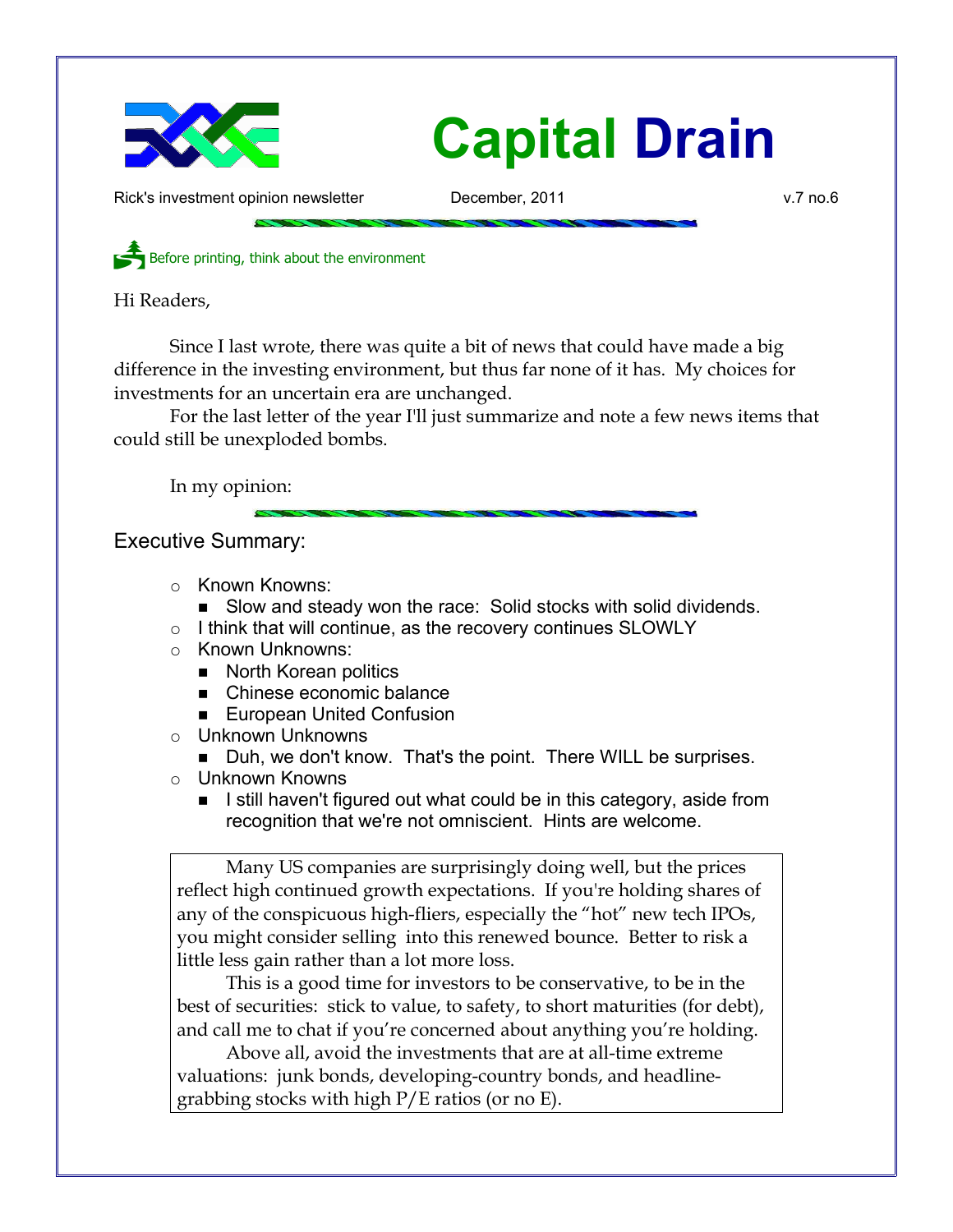## The Details:

First and most important, I want to point out that **Donald Rumsfeld was NOT the first person to use that "unknown unknowns" formulation**. Not by a long shot. Prior uses range from a 1984 Air University Review (US Air Force) paper to the  $13<sup>th</sup>$  $13<sup>th</sup>$  Century Persian-Tajik poet Ibn Yamin. $^1$  That Rummy's purported authorship could be assumed and cited unchallenged for so many years makes me fear that there are no longer any competent literate editors in the world press. The reporter at the press conference might not be expected to be well-read but somewhere in the information digestive tract someone ought to have recognized the phrase and said so. Pass the word. Thanks.

The end of the year brought a helpful little run-up in stocks, so the capital gain plus dividend return for the portfolio I talked about back in **October 2010** (bottom of p. 5) is up to a bit over 10% for the year. A few hotshots with exotic portfolios did better, of course, but a lot of others died like flies. I am happy with 10% and a year of sleeping peacefully.



I expect the US recovery to continue, slowly.

Happily, for

The big

several weeks now we've seen the number of new unemployment claims decrease. The raw numbers bounce up and down from week to week, so the chart here shows a fourweek moving average. As you can see, the level is nearly back down to the corresponding levels from the Bush "jobless" recovery. That's not great, but it could be worse considering how very much worse this recession was.

<span id="page-1-0"></span><sup>1</sup> "There are known knowns," Wikipedia.org, 15 Dec 2011, Wikimedia Foundation Inc., 31 Dec 2011 <http://en.wikipedia.org/wiki/Unknown\_unknown>.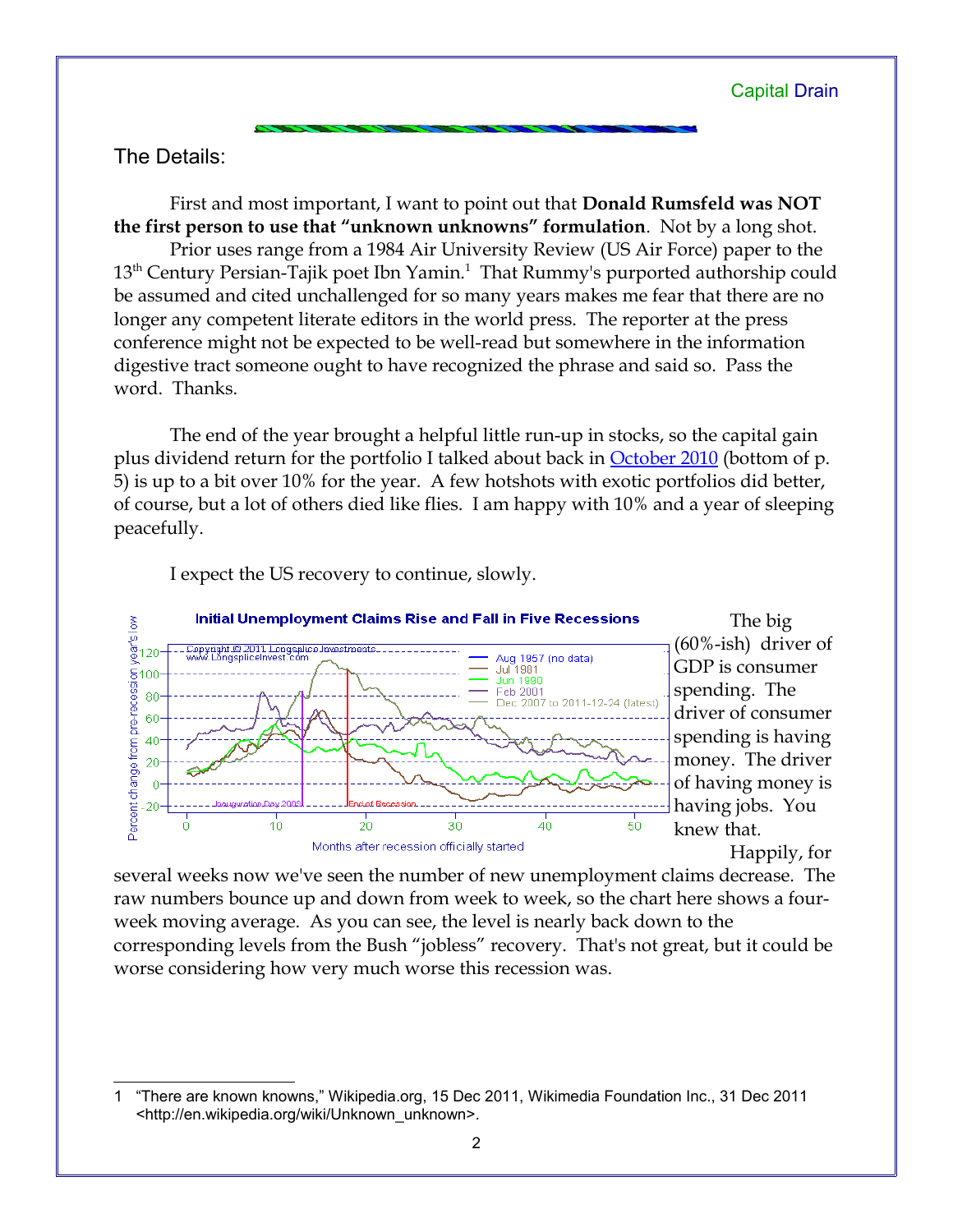## Capital Drain



New claims [a](http://www.longspliceinvest.com/econCharts.shtml#Recovery)re just one of the data series that are referred to as "leading indicators" because they start moving up or down months before GDP starts moving up or down. The Conference Board has a widely-cited

Index of Leading Economic Indicators (LEI) which has been rising quite cheeringly for several years since the bottom of the recession. I (and all other non-subscribers) am expressly forbidden from quoting the numbers to you, but [you can see them here.](http://www.conference-board.org/pdf_free/press/PressPDF_4369_1324544751.pdf)

I *am* allowed to show you a similar LEI data series from the Philadelphia Federal Reserve Bank, above. It is encouraging. Values above zero means the LEI is growing, ie, GDP will very likely be growing months from the date of the datum. Higher above zero means higher expected growth.



#### **FDIC Bank Closures**

was on average two or three times as large. A healthier banking system is both a sign of a healthier economy and an important contributor to accelerating growth.

Sweet! So what could possibly go wrong? You had to ask.

With the death of North Korea's Kim Jong Il, there is the chance for a nucleararmed failed state with a huge and competent army to go crazy. Thus far all has been quiet, with the funeral and the elevation of Kim's son going according to protocol. Perhaps it will stay quiet. If, however, there are factions within the army with strong differences of opinion, then we have to wait for one of the 'out' factions to make its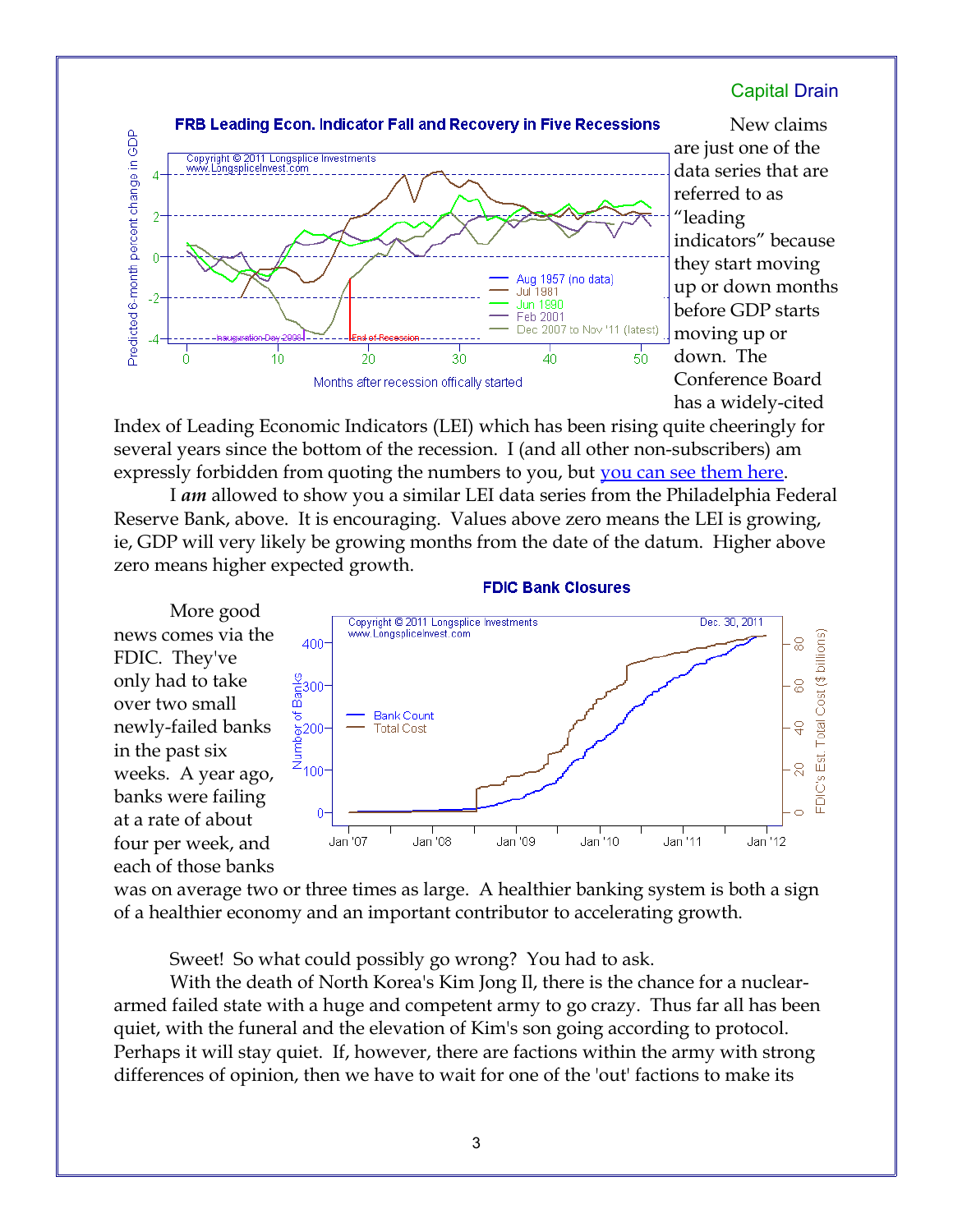### Capital Drain

move. If nothing happens for a year or two, then we can relax and go back to thinking of North Korea as batshit crazy but predictable within limits.

China has been a huge success story for more than a decade, but some of the success was built on shaky foundations. Inflation there is very high. There's actually a shortage of labor of the sort that are smart enough and industrious enough to (formally illegally) move from the interior to the coastal industrial cities. The percentage of GDP that's been spent on new factories is suspiciously high, because it's not clear that those factories will ever be able to get workers or markets for profitable products. Without profits, the loans that built the factories will fail, taking some of the lending banks with them. The rise of the Yuan (a.k.a. Ren Min Bi) relative to world currencies has been inevitable, and increases the pressure on the profitability of China's exporters. The non-bank (debatably legal) banking sector grew enormously in the boom, just as ours did here, and it could burst suddenly and catastrophically with little formal warning, just as ours did here. An ailing Chinese economy would be trouble for the world, and for us. Much is made of the fact that we import a lot of goods from China. Less is made of the fact that we also *export* a lot of goods and services *to* them. Their recession would crimp our exports.

You've probably read or viewed/heard a lot about the problems in Europe and the Euro currency zone. Those problems are real, and definitely not yet solved. On the current path Europe is headed for a long period of stagnation. With a little bad luck, it could become a recession. As with China, any bad news there will hurt our economy at least a little. Simple stagnation there decreases our potential growth rate, at best.

Also, in November we'll have a major US election day. The President, all the House of Representatives, and roughly a third of the Senate will be up for grabs, along with most State-level Executive and Legislative and some Judiciary posts. There has been enough turmoil in the past few years that many many surprises could come between now and the end of the vote-counting (and re-counting). For what it's worth, on average stocks rise in election years. Not always, but usually.

I wish you all a healthy, happy, and prosperous New Year. We'll see what we get.

It's time to proofread and email this to you. After that I can finish my coffee, drive to where dozens of friends are gathering, and switch to champagne.

If you have any questions, please write or phone. If you want to read more, the company [web site](http://www.LongspliceInvest.com/newsletter.shtml) has archived editions of this letter, lots of charts, and links to other interesting sites. There's also a [web log](http://www.LongspliceInvestments.com/ricksblog) where I discuss the process and progress of starting the mutual fund, along with occasional economic or investing thoughts..